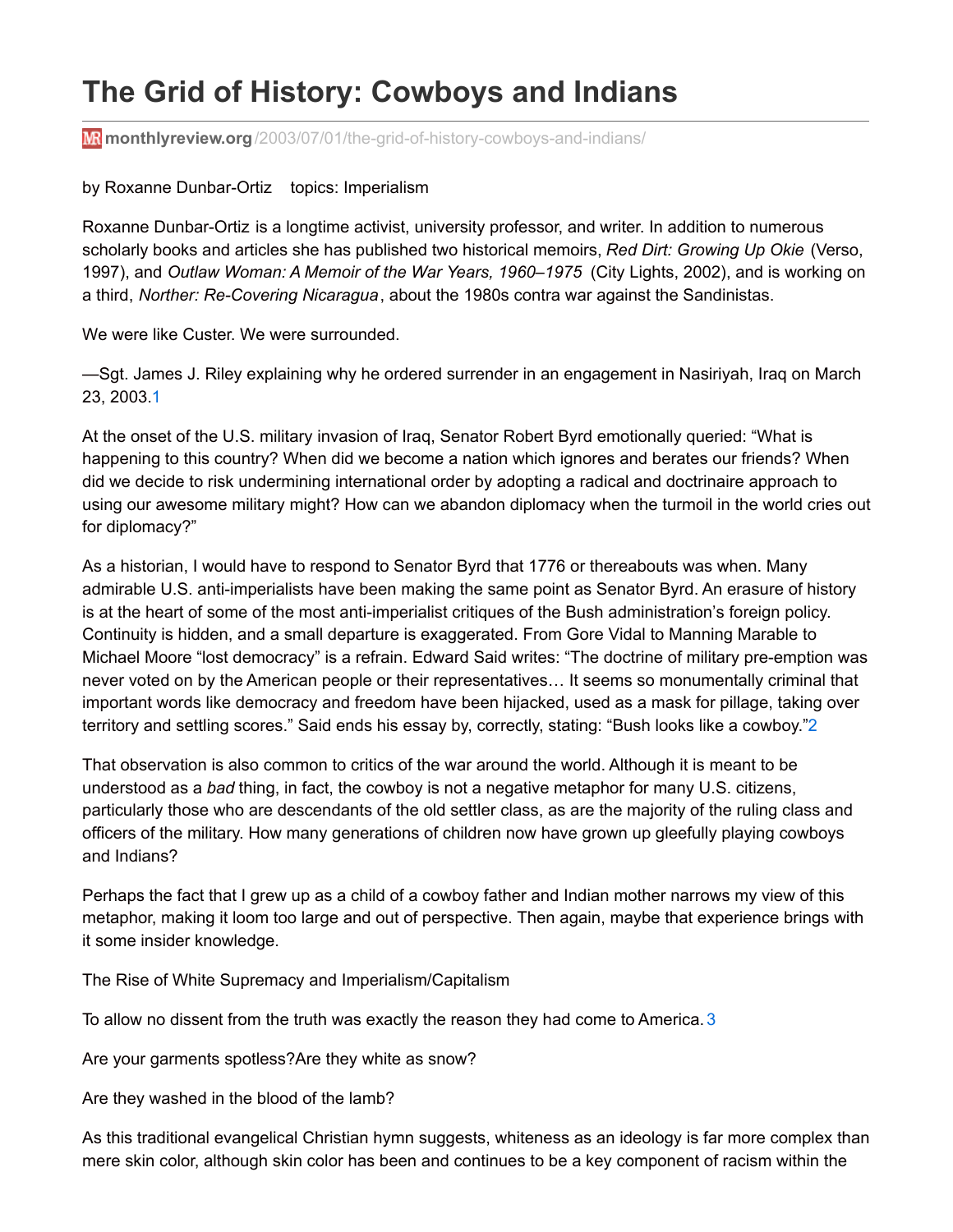United States. The origins of white supremacy as it is now experienced and institutionalized—and denied —in the United States (and, due to colonialism and imperialism, throughout the world) can be traced to the prior colonizing ventures of Christian Crusades into Muslim-controlled territories, and to the Calvinist Protestant colonization of Ireland. These were the models for the colonization of the Western Hemisphere, and are the two strands that merge in the genetic makeup of U.S. society.

The Christian Crusades against Islam/Africa gave birth to the law of *limpieza de sangre*, cleanliness of blood, which the Spanish Inquisition was mandated to investigate and determine. The Christian Crusades, particularly the Castilian conquest of the Iberian Peninsula and expulsion of Jews and Muslims, created the seed ideology and institutions for modern colonialism with its necessary tools—racist ideology and justification for genocide. The law of *limpieza de sangre* was perhaps the most important cargo on the 1492 voyage of Christopher Columbus, sailing under the flag of Spain.

Great Britain emerged as an overseas colonial power a century later than Spain, and absorbed aspects of the Spanish caste system into its colonialist rationalizations, particularly regarding African slavery, within the context of chosen people/New Jerusalem Calvinism and Puritanism.

In the pre-formation of the United States, Puritanism and Calvinist Protestantism uniquely refined white supremacy as a political/religious ideology (a covenant with God) requiring the shedding of white blood for purification. The Ulster-Scots Calvinists were the settler/colonizers of Northern Ireland and constituted a majority of settlers in the western lands over the Appalachian/Allegheny spine of English North America. Their origin story became the origin story of the United States. It tells of pilgrim/settlers doing God's will and forging into the promised land, being surrounded by savages, and killing the heathen (first the Irish in Ulster, then the Native Americans in North America). Thereby, the sacrifice and blood shed is perceived as proof of the sanctity and purity of the nation itself. All the descendants of those who made such sacrifices are the true inheritors of the land.

## The Crusades and Purity of Blood

In the eighth century, Muslims came to power in all but the northern fringe of the Iberian Peninsula and ruled for centuries. However, by the end of the fifteenth century, the last Muslim state held only a foothold in Granada, an enclave on the southeastern coast surrounded by the expansionist Christian monarchies of Castile and Aragon. During those intervening seven hundred years, various Christian kingdoms based in the north of the peninsula attacked Moorish territory, seizing their lands and properties. The Christian crusaders named this process *La Reconquista*, the reconquest. This military/religious project created the institutions and practices later established in Spanish America, especially the *encomienda* (conquered land granted to the conquistador along with the people on it, with the conquistador earning the noble title of *hidalgo*).

The Reconquest meant the slow and systematic extension of Christian power over all those lands that had been Muslim since the eighth century, and so involved the clash of Christian and Muslim armies and societies. What the Reconquest destroyed, however, was the racial and religious coexistence, which despite incessant armed conflict had distinguished the society of mediaeval Spain. It was claimed by a contemporary that when the Christians went to war against the Moors, it was 'neither because of the law (of Mahommed) nor because of the sect that they hold to', but because of the lands they occupied and for this reason alone  $4$ 

Before Christian aggression and eventual expulsion of the Moors from the Iberian Peninsula, Christians, Jews, and Muslims had enjoyed a mutual tolerance so the question of racial or religious conflict had not existed.

The Vatican created the original institution of the Inquisition in 1179 for routing out Christian heretics, the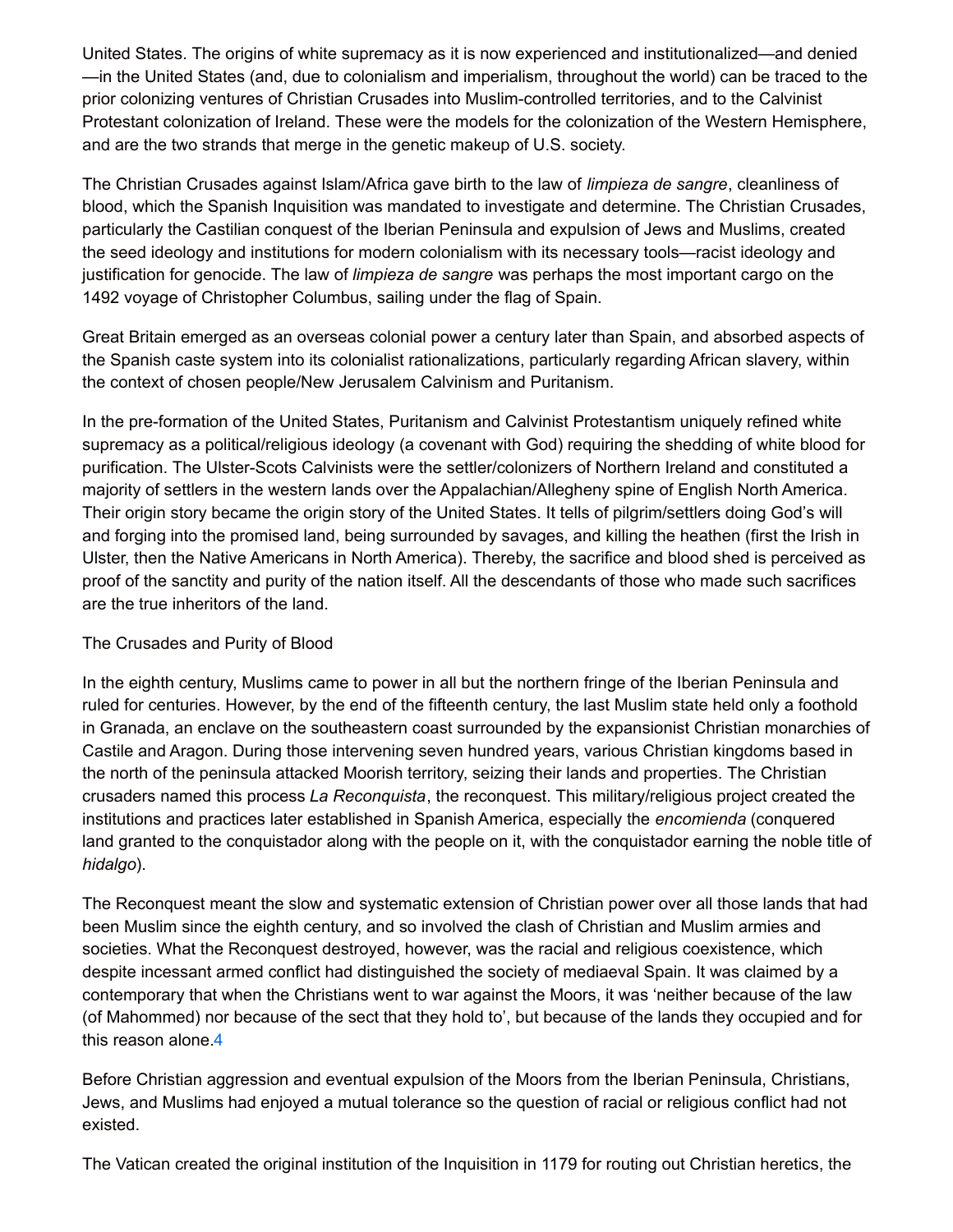original mandate being free of racialization. However, the 1400s in Spain saw increasing Inquisition investigations of *conversos*, that is, Christian converted Jews, and of *moriscos*, Christian converted Muslims. Jews and Muslims who refused to convert were finally deported *en masse* from the Iberian Peninsula at the end of the fifteenth century. (It is said that Columbus watched the people being loaded on to ships for deportation as he set sail in 1492).

Before this time the concept of biological race based on "blood" is not known to have existed as law or taboo in Christian Europe or anywhere else in the world.[5](http://monthlyreview.org/2003/07/01/the-grid-of-history-cowboys-and-indians/#en5) As scapegoating and suspicion of *conversos* and *moriscos* intensified in Christian Spain, the doctrine of *limpieza de sangre*, "purity of blood," was popularized and had the effect of granting psychological, and increasingly legal, privileges to "Old Christians" thereby obscuring the class differences between the poor and the rich, *i.e.* between the landed aristocracy and the land-poor peasants and shepherds. In Cervantes' *Don Quixote* the impoverished Sancho Panza says, "I am an Old Christian, and to become an earl that is sufficient," to which Don Quixote replies, "And more than sufficient." And Cervantes' contemporary, Lope de Vega, wrote in his *PeribE1F1ez*: *"soy un hombre, /aunque de villana casta, /limpio de sangre y jam /de hebrea o mora manchada"* (I am a man, although of lowly status, yet clean of blood and with no mixture of Jewish or Moorish blood.)

What we witness in late fifteenth and early sixteenth century Spain is the first instance of class leveling based on imagined biological racial differences, indeed the origin of white supremacy, the necessary ideology of colonial projects in America and Africa. We see here the beginnings of the "thousand year Reich" of settler capitalism/colonialism, and its characteristic tug of war over the hearts and minds of the majority of the settlers—the yeomanry, and later the "white" working classes. Historian David Stannard, in his *American Holocaust*, (New York: Oxford University Press, 1992) adds to Elie Wiesel's famous observation, that the road to Auschwitz was paved in the earliest days of Christendom, the *caveat* that on the way to Auschwitz the road led straight through the heart of America. The ideology of white supremacy was paramount in neutralizing the class antagonisms of the landless against the landed, and in the distribution of the confiscated lands and properties of Moors, Jews, and of Irish, Native Americans and Africans. Kamen describes the process in fifteenth and sixteenth century Spain:

a situation in which the highest and lowest classes could maintain social mobility without great fear of social distinction…as with the genuine aristocracy, the concepts of honour, pride and *hidalguEDa* become the very foundations of action…In so far as this concept of honour was identified with the virtues of the Old Christian nobility, deference to honour became deference to the nobility…the Castilian nobility continued to regard their functions as essentially the same that they had always been. Their task was to fight and not to labour. *HidalguEDa* would not permit a nobleman, even the lowest rank of nobleman, to labour or to trade[…6](http://monthlyreview.org/2003/07/01/the-grid-of-history-cowboys-and-indians/#en6)

The "Old Christian" Spanish, whatever their economic situation, were allowed to identify with the worldview of the nobility. As one Spanish historian puts it, "the common people looked upwards, wishing and hoping to climb, and let themselves be seduced by chivalric ideals: honour, dignity, glory, and the noble life.["7](http://monthlyreview.org/2003/07/01/the-grid-of-history-cowboys-and-indians/#en7)

We can also locate the origin of genocide and its linkage to colonialism in the late 1400s in Spain. Two punishments were devised to root out uncertain Christians deemed to have unclean blood: the extermination of many burned at the stake and the social isolation and persecution of the rest.

#### Ireland and the English Inquisition

During the early 1600s the English conquered Northern Ireland, and declared a half-million acres of land open to settlement; the settlers who contracted with the devil of early colonialism came mostly from western Scotland. England had previously conquered Wales and southern and eastern Ireland, but had never previously attempted on such a scale to remove the indigenous population and "plant" settlers. The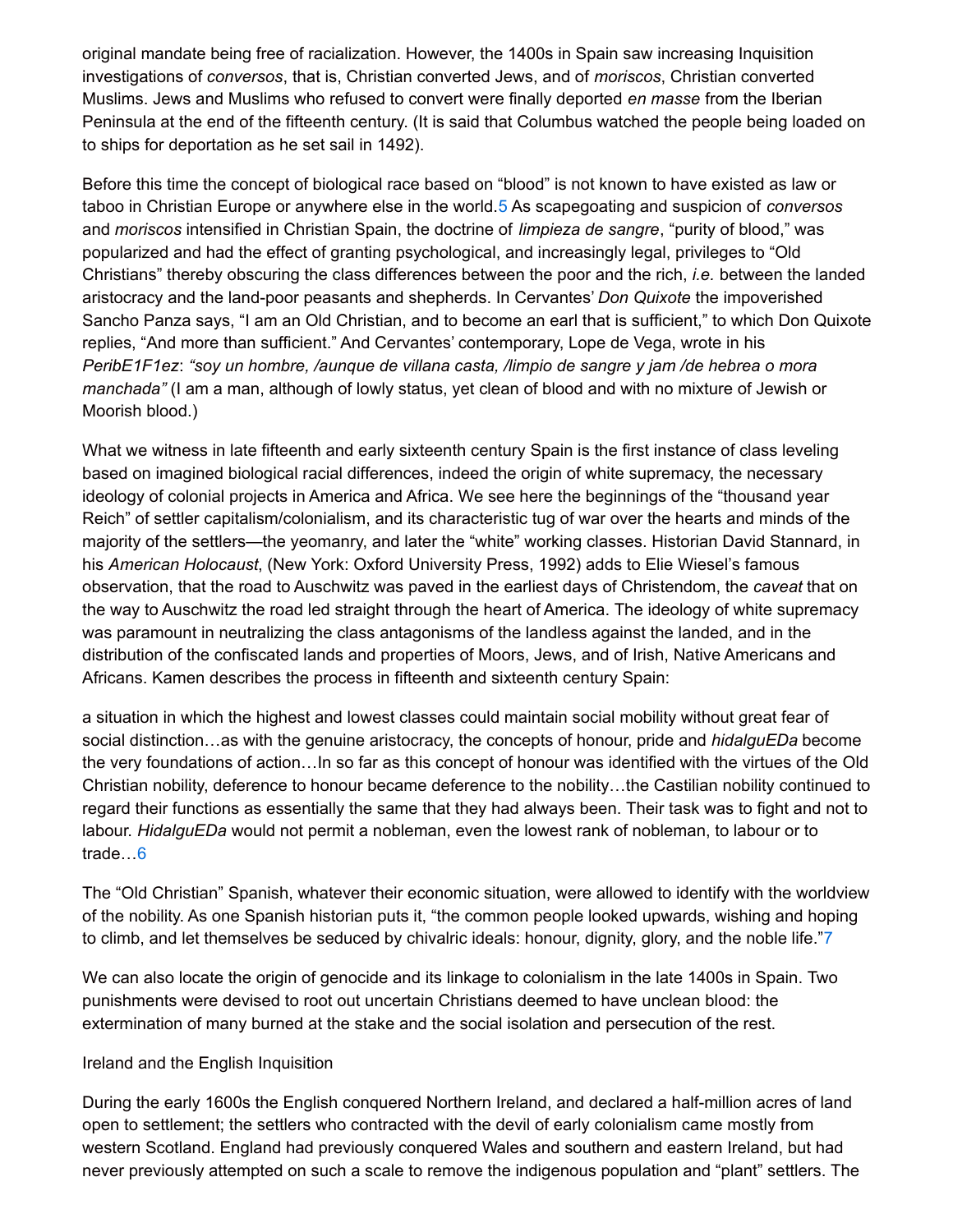English policy of exterminating Indians in North America was foreshadowed by this English colonization of Northern Ireland. The ancient Irish social system was systematically attacked, traditional songs and music forbidden, whole clans exterminated and the remainder brutalized. A "wild Irish" reservation was even attempted[.8](http://monthlyreview.org/2003/07/01/the-grid-of-history-cowboys-and-indians/#en8) The planted settlers were Calvinist Protestants, assured by their divines that they had been chosen by God for salvation (and title to the lands of Ulster). The native (and Papist) Irish were definitely not destined for salvation, but rather the reverse, both in the present and hereafter.

The "plantation" of Ulster followed centuries of intermittent warfare in Ireland, and was as much the culmination of a process as a departure. In the sixteenth century, the official in charge of the Irish province of Munster, Sir Humphrey Gilbert, ordered that:

The heddes of all those (of what sort soever thei were) which were killed in the daie, should be cutte off from their bodies and brought to the place where he incamped at night, and should there bee laied on the ground by eche side of the waie ledying into his owne tente so that none could come into his tente for any cause but commonly he muste passe through a lane of heddes which he used ad terrorem…[It brought] greate terrour to the people when thei sawe the heddes of their dedde fathers, brothers, children, kindsfolke, and freinds[…9](http://monthlyreview.org/2003/07/01/the-grid-of-history-cowboys-and-indians/#en9)

Bounties were paid for the Irish heads brought in and later only the scalp or ears were required. A century later, in North America, Indian heads and scalps were brought in for bounty in the same manner. Native Americans picked up the practice from the colonizers. The first English colonial settlement in North America had been planted in Newfoundland in the summer of 1583, by Sir Humphrey Gilbert.

During the mid-nineteenth century, influenced by Social Darwinism, some English scientists peddled the theory that the Irish (and of course all people of color) had descended from apes, while the English were descendants of man who had been created by God in His image. Thus the English were "angels" and the Irish (and other colonized peoples) were a lower species, what today U.S. white supremacists call "mud people," products of the process of evolution[.10](http://monthlyreview.org/2003/07/01/the-grid-of-history-cowboys-and-indians/#en10) It is the seventeenth century Ulster Calvinist ideology in late nineteenth century modern guise.

White Supremacy, the U.S. Origin Myth, and U.S. Imperialism

Two paragraphs, rarely cited, from the *Declaration of Independence* raise thorny questions about Anglo-American imperialist roots in forming the breakaway United States of America. This was not simply the founding of a republic for propertied, mostly slave-owning, white males, but more importantly a settlercolonialist and imperialist-aggressor state.

He [King George] has endeavored to prevent the population of these States; for that purpose, obstructing the laws for naturalization of foreigners, refusing to pass others to encourage their migration hither, and raising the conditions of new appropriations of lands. [The treaty ending the French and Indian War made British settlement over the Allegheny/Appalachian line into Indian country illegal and ordered the return of those tens of thousand settlers who had already squatted there, demanding land rights.]

He [King George] has excited domestic insurrections amongst us and has endeavored to bring on the inhabitants of our frontiers, the merciless Indian savages, whose known rule of warfare is an undistinguished destruction of all ages, sexes, and conditions.

Not only did founding father Thomas Jefferson pen those words, he was also the real architect of the genocide and confiscation of the land of settled indigenous peoples later termed the Jacksonian policy of Indian removal.

Reconciling empire and liberty was a historic obsession of U.S. political thinkers and historians, in the twenty-first century openly being debated once again. Thomas Jefferson had hailed the United States as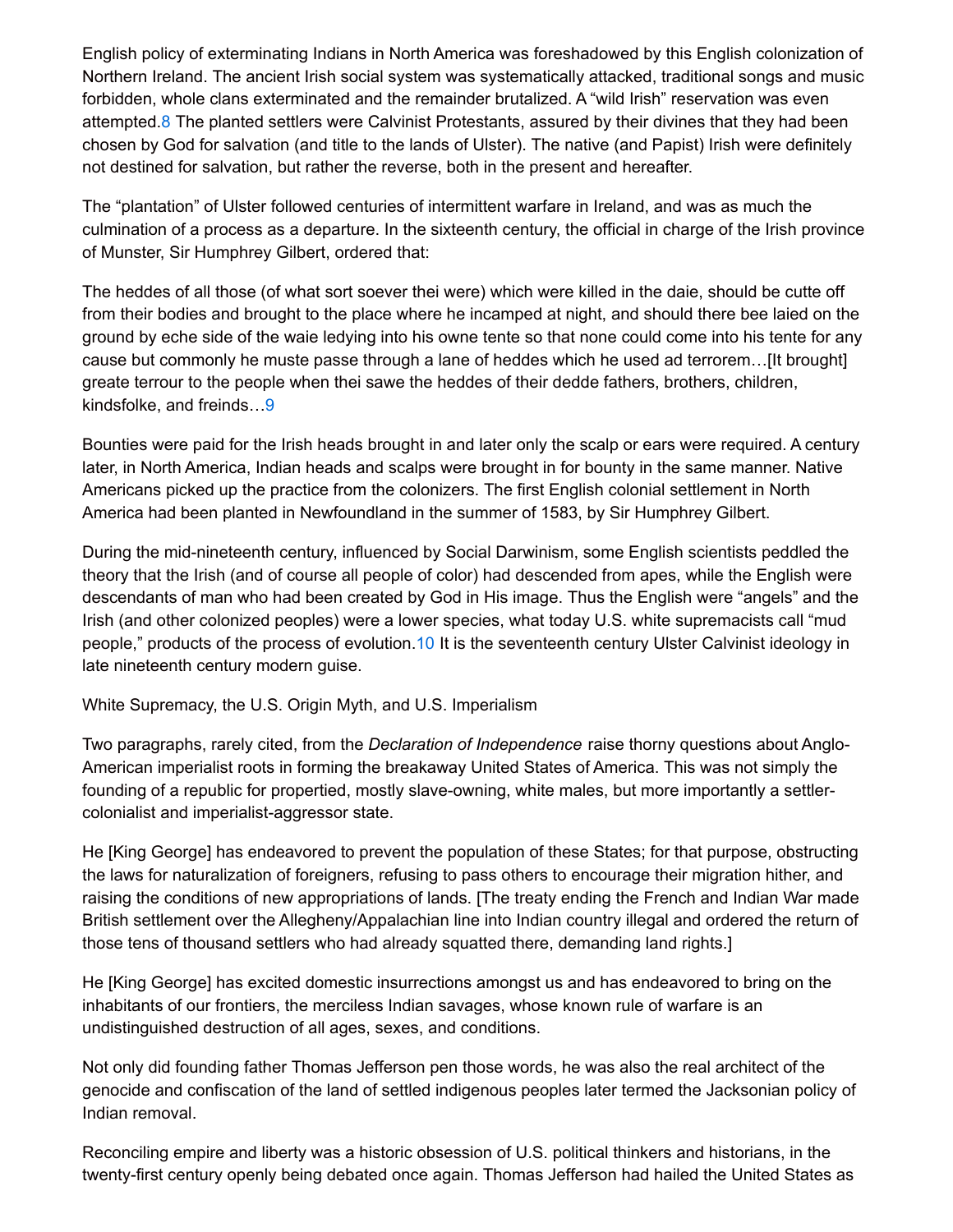an "empire for liberty." Andrew Jackson coined the phrase, "extending the area of freedom" to describe the process in which slavery had been introduced into Texas in violation of governing Mexican laws, to be quickly followed by a slaveholder's rebellion and U.S. annexation. The term "freedom" became a euphemism for the continental and worldwide expansion of the world's leading slave power. The contradictions, particularly since the initial rationalization for U.S. independence was anti-empire, are multiple.

It is easy to date U.S. imperialism to Andrew Jackson, but he only carried out the original plan, initially as an army general who led three genocidal wars against the Muskogee in Georgia/Florida, then as the most popular president ever, and the organizer of the expulsion of all native peoples east of the Mississippi to the Oklahoma Territory.

Although white supremacy was the working rationalization and ideology of English theft of Native American lands, and especially the justification for African slavery, the independence bid by what became the United States of America is more problematic, in that democracy/equality and supremacy/dominance/empire do not make an easy fit. It was during the 1820s, the era of Jacksonian Democracy, that the unique U.S. origin myth was created, James Fenimore Cooper the initial scribe. James Fenimore Cooper's re-invention of America in *The Last of the Mohicans* has become the official U.S. origin story. Herman Melville called Cooper "our national novelist," and, of course, he was the great hero of Walt Whitman who sang the song of manhood and the American super-race through empire. As an enthusiastic supporter of the U.S. war against Mexico, 1846–1848, Whitman proposed the stationing of sixty thousand U.S. troops in Mexico in order to establish a regime change there, stating, "whose efficiency and permanency shall be guaranteed by the United States. This will bring out enterprise, open the way for manufacturers and commerce, into which the immense dead capital of the country will find its way."[11](http://monthlyreview.org/2003/07/01/the-grid-of-history-cowboys-and-indians/#en11)

Whitman's sentiment (and he was the most beloved writer of his time, and still beloved by contemporary U.S. poets, particularly the Beats) followed the already established U.S. origin myth that had the frontier settlers replacing the native peoples, similar to the parallel Afrikaner origin myth in South Africa.

To the extent that African Americans, Native Americans, Chicanos, Puerto Ricans, and non-European immigrants are allowed (and are willing) to embrace and embody U.S. patriotism, they may be accepted as *conversos*, as the Spanish Inquisition termed those who professed Christianity despite their "unclean" blood. Yet in the end, only the Old Settlers are true Americans.

This white supremacist ideology formed the core of U.S. foreign policy as well, from its origins to the present. As Samir Amin pointed out: "During this entire phase [the Cold War] the East-West conflict was presented as a struggle between socialism and capitalism, although it was never anything other than the conflict between the periphery and the center, manifested in its most radical form.["12](http://monthlyreview.org/2003/07/01/the-grid-of-history-cowboys-and-indians/#en12)

Why Do We Date U.S. Imperialism Only to 1898, and as an Aberration?

"American" supremacy and populist imperialism are inseparable from the content of the U.S. origin story and the definition of patriotism in the United States today. And it began at the beginning, even before the founding of the United States, not as an accident or aberration in the progression of democracy. The founding of the United States marked a split in the British Empire, not an anticolonial liberation movement.

The very term, "frontier," used to define the border between independent Native American nations and the United States, implies a foreign country on the other side of a demarcation line—a country to be invaded, its inhabitants controlled and then expelled, while settlers move in protected by the army. Everything accounted for in the first hundred years plus as "movement of the frontier" was plain and simple imperialism, fitting all the definitions thereof.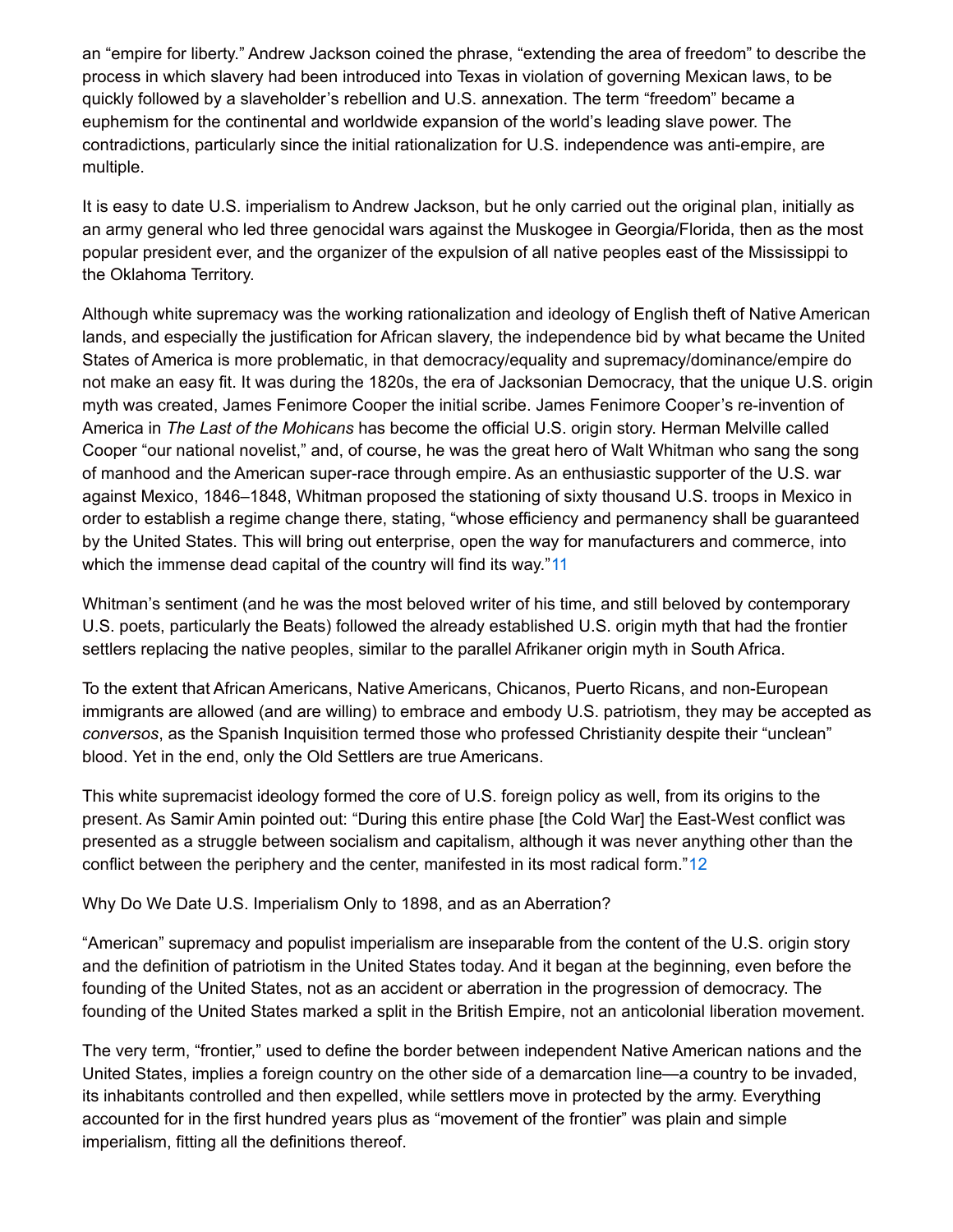During this new phase of U.S. imperialism following 9/11, accelerating with the invasion, occupation, and administration of Iraq, commentators and historians—left and right—but mostly liberal Democrats, observe that the United States is not very good at imperialism, with vague references to the Spanish-American War. Actually, the United States has not become the most powerful military machine and dominant power on earth and in history by accident or by staying home and minding the cows and banks like the Swiss, who are capitalist and rich, but not imperialists.

"Well, so what?" many of my antiwar and social-justice friends ask me, asserting that the truth would alienate "ordinary people," whoever they are. Who would know since it has never been tried? Besides, I have my doubts that most of my leftist friends are themselves prepared to accept that the very origin of the United States is fundamentally imperialist, rather than imperialism being a divergence from a wellintentioned path. The public acceptance of media propaganda justifying U.S. government aggression falls into the pattern of a belief system based on the origin story that is uninterrupted and uninterrogated by us, the left.

Of course, there are many leftist and social democratic thinkers and scholars who challenge the 1898 age of imperialism myth. Most notably, *Monthly Review* has never strayed from understanding the long history of U.S. imperialism, particularly in Latin America. Also, William Appleman Williams and a whole generation of radical U.S. historians acknowledge "empire as a way of life" the title of Williams' 1980 book of essays (New York: Oxford University Press) that includes an exhaustive list of overseas interventions dating back to day one, giving substance to the U.S. Marine theme, "the shores of Tripoli." And with the Iraq intervention, many antiwar critics have compiled such lists.

The expansion of the United States from sea to shining sea is coming under reexamination, even from bourgeois historians, with the sudden unabashed assertion of U.S. imperialism. Warren Zimmermann, in his recent book on the frankly imperial aims of the Teddy Roosevelt administration, *First Great Triumph* (New York: Farrar Straus and Geroux, 2002), introduces his material with words rarely found in mainstream literature:

Americans like to pretend that they have no imperial past. Yet they have shown expansionist tendencies since colonial days…Overland expansion, often at the expense of Mexicans and Indians, was a marked feature of American history right through the period of the Civil War, by which time the United States had reached its continental proportions.The War for American Independence, which created most of the founding myths of the Republic, was itself a war for expansion…Thomas Jefferson nursed even grander plans for empire[.13](http://monthlyreview.org/2003/07/01/the-grid-of-history-cowboys-and-indians/#en13)

Warren Zimmermann himself knows something of the practical side of imperialism. He was the last U.S. ambassador to pre-civil war Yugoslavia. Surely it is past time for leftists to abandon the Whitmanesque celebratory myths of a democratic American manifest destiny.

## **Conclusion**

As a graduate student in Latin American History at UCLA in the mid-1960s, I first learned about imperialism, and it was my good fortune to have access to Marxist analysis. However, it was not until the early 1970s when I became involved as an expert witness in Native American court cases regarding U.S.- Indian treaties, that I came to grasp the true nature and development of U.S. imperialism. At that same time, a now deceased mentor, Canadian Native leader and Marxist historian, Howard Adams, gave me a book that had a great influence on me[.14](http://monthlyreview.org/2003/07/01/the-grid-of-history-cowboys-and-indians/#en14) That book was Pierre Jalée's *Imperialism in the Seventies* (New York: The Third Press, 1973) which contained a brilliant introduction by Harry Magdoff. Harry's cautionary words three decades ago resonate even more loudly today:

The major obstacle to such enlightenment is the pervasiveness of the ideological rationalization for